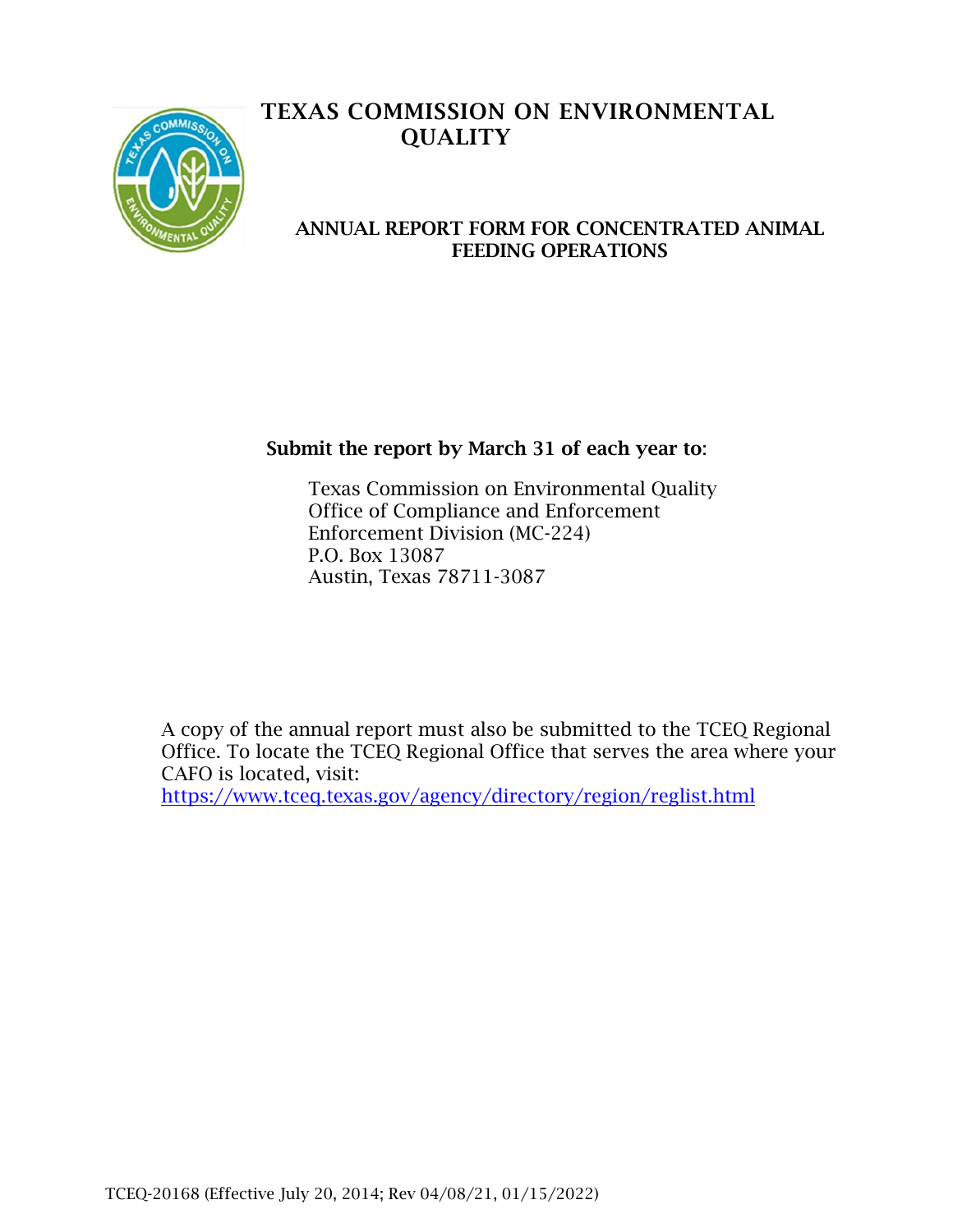# TPDES CAFO ANNUAL REPORT FORM

Reporting Period is January 1 - December 31,

# Section 1. General Information

- A. Permit Number: B. Owner Name:
- C. Owner Address: \_\_\_\_\_\_\_\_\_\_\_\_\_\_\_\_\_\_\_\_\_\_\_\_\_\_\_\_\_\_\_\_\_\_\_\_\_\_\_\_\_\_\_\_\_\_
- D. Facility Name:

# Section 2. Type and Number of Animals Confined During this Reporting Period

## **Table 1: Type and Number of Animals**

|  | Animal Type   Number Housed Under Roof   Number in Open Confinement |  |  |  |
|--|---------------------------------------------------------------------|--|--|--|
|  |                                                                     |  |  |  |
|  |                                                                     |  |  |  |
|  |                                                                     |  |  |  |
|  |                                                                     |  |  |  |
|  |                                                                     |  |  |  |

# Section 3. Manure, Sludge and Wastewater Production

- A. Amount of manure and sludge generated during this reporting period, tons:
- \_\_\_\_\_\_\_\_\_\_\_\_\_\_\_\_\_\_ B. Amount of process wastewater generated during this reporting period, gallons: \_\_\_\_\_\_\_\_\_\_\_\_\_\_\_\_\_\_

# Section 4. Manure, Sludge and Wastewater Transferred to Other Persons

- A. Amount of manure and sludge transferred during this reporting period, tons:
- \_\_\_\_\_\_\_\_\_\_\_\_\_\_\_\_ B. Amount of wastewater transferred during this reporting period, gallons: \_\_\_\_\_\_\_\_\_\_\_\_\_\_\_\_

# Section 5. Nutrient Management Plan

- A. Has the facility developed and implemented a nutrient management plan?
	- Yes. Provide the date of the NMP or the date of the last revision to the NMP:

 $\vert$  Yes, the nutrient management plan has been developed and certified by a certified nutrient management specialist.

 $B.$   $\vert$  No. Provide the date when a nutrient management plan will be implemented?: \_\_\_\_\_\_\_\_\_\_\_\_\_\_\_\_\_\_\_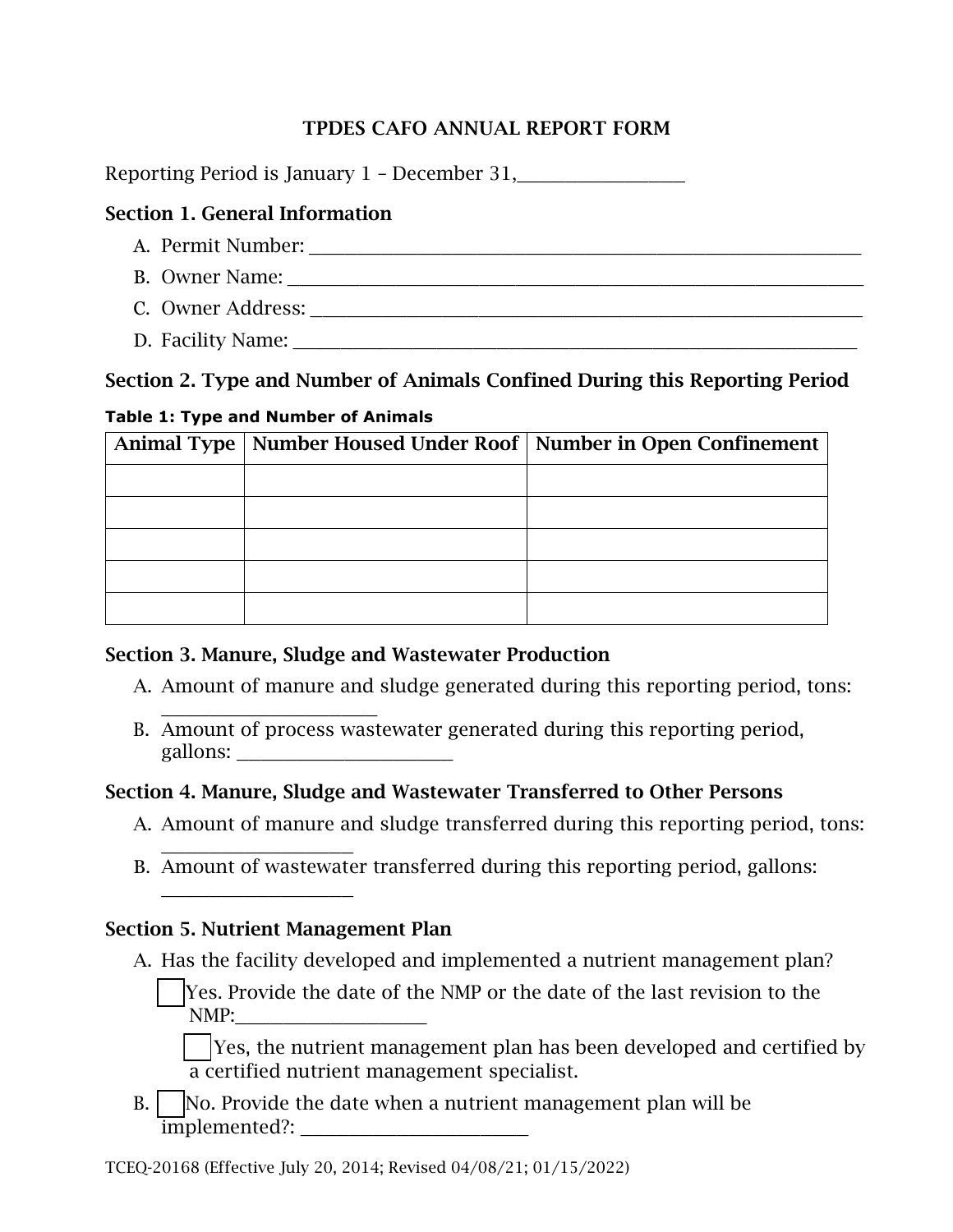## Section 6. Land Application of Manure, Sludge and Wastewater

- A. Total number of land application acres covered under the nutrient management plan, acres:
- B. Total number of acres covered under the nutrient management plan that were used for land application during this reporting period, acres:
- \_\_\_\_\_\_\_\_\_\_\_\_\_\_ C. Provide the total amount of manure, sludge and wastewater land applied to each land management unit (LMU) during this reporting period. Make additional copies of Table 2 if needed.

| <b>LMU Name</b> | Manure/Sludge<br>(tons/acre/year | Wastewater<br>(gal/acre/year) | Nitrogen<br>Maximum<br><b>Application</b><br>Rates<br>(lbs/acre) | Phosphorus<br>(as $\overline{P_2O_5}$ )<br><b>Maximum</b><br><b>Application</b><br><b>Rates</b><br>(lbs/acre) |
|-----------------|----------------------------------|-------------------------------|------------------------------------------------------------------|---------------------------------------------------------------------------------------------------------------|
|                 |                                  |                               |                                                                  |                                                                                                               |
|                 |                                  |                               |                                                                  |                                                                                                               |
|                 |                                  |                               |                                                                  |                                                                                                               |
|                 |                                  |                               |                                                                  |                                                                                                               |
|                 |                                  |                               |                                                                  |                                                                                                               |
|                 |                                  |                               |                                                                  |                                                                                                               |
|                 |                                  |                               |                                                                  |                                                                                                               |
|                 |                                  |                               |                                                                  |                                                                                                               |
|                 |                                  |                               |                                                                  |                                                                                                               |
|                 |                                  |                               |                                                                  |                                                                                                               |
|                 |                                  |                               |                                                                  |                                                                                                               |
|                 |                                  |                               |                                                                  |                                                                                                               |
|                 |                                  |                               |                                                                  |                                                                                                               |
|                 |                                  |                               |                                                                  |                                                                                                               |
|                 |                                  |                               |                                                                  |                                                                                                               |
|                 |                                  |                               |                                                                  |                                                                                                               |
|                 |                                  |                               |                                                                  |                                                                                                               |
|                 |                                  |                               |                                                                  |                                                                                                               |
|                 |                                  |                               |                                                                  |                                                                                                               |
|                 |                                  |                               |                                                                  |                                                                                                               |

#### **Table 2: Manure, Sludge and Wastewater Land Applied**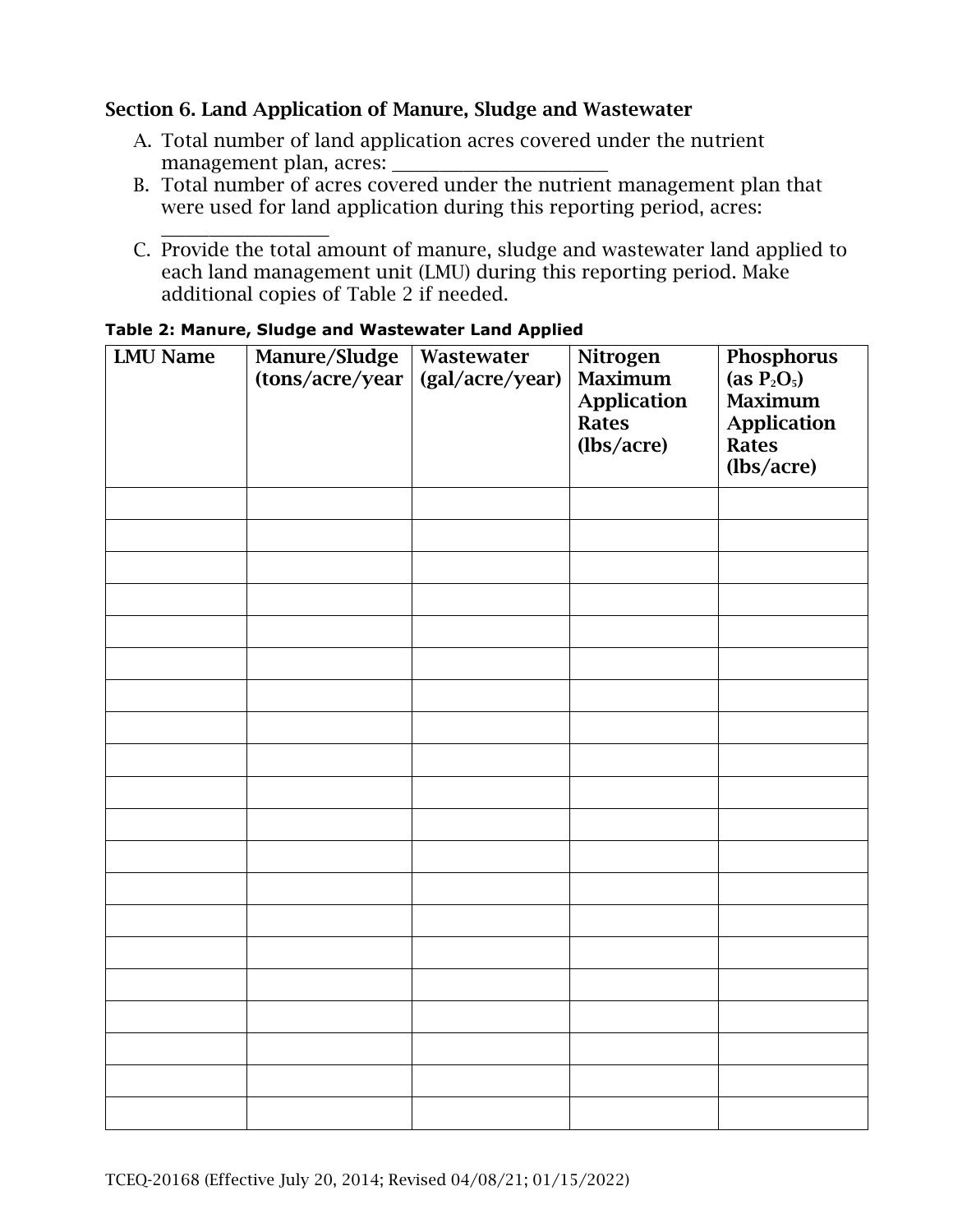D. Provide the actual crop(s) and yield(s) for each LMU for the reporting period. Make additional copies of Table 3 if needed.

| <b>LMU Name</b> | Crop(s) Planted | <b>Yield of Crop(s) Planted</b> |
|-----------------|-----------------|---------------------------------|
|                 |                 |                                 |
|                 |                 |                                 |
|                 |                 |                                 |
|                 |                 |                                 |
|                 |                 |                                 |
|                 |                 |                                 |
|                 |                 |                                 |
|                 |                 |                                 |
|                 |                 |                                 |
|                 |                 |                                 |
|                 |                 |                                 |
|                 |                 |                                 |
|                 |                 |                                 |

|  |  | Table 3: Actual Crop(s) and Yield(s) For Each LMU |  |  |
|--|--|---------------------------------------------------|--|--|
|  |  |                                                   |  |  |

E. Did you apply any Supplemental Fertilizer during the reporting period?

Yes, if yes, provide the amount of supplemental fertilizer land applied during the reporting period, pounds:

 $\overline{\rm No}$ 

## Section 7. Attachments

Attach the following documents to the annual report form and submit.

- A. Soil monitoring report(s) with soil laboratory analyses included. Soil monitoring report(s) must be submitted for each LMU, whether or not samples were collected for the LMU.
	- 1) If you are CAFO facility that is authorized under the CAFO General Permit TXG920000 or a CAFO facility that is authorized under the CAFO Individual Permit but the facility is not located in a sole source impairment zone - use, the CAFO Soil Monitoring Report, Form Number TCEQ-20170-a, which is available on the web at [Find TCEQ Forms.](https://www.tceq.texas.gov/publications/search_forms.html)

TCEQ-20168 (Effective July 20, 2014; Revised 04/08/21; 01/15/2022)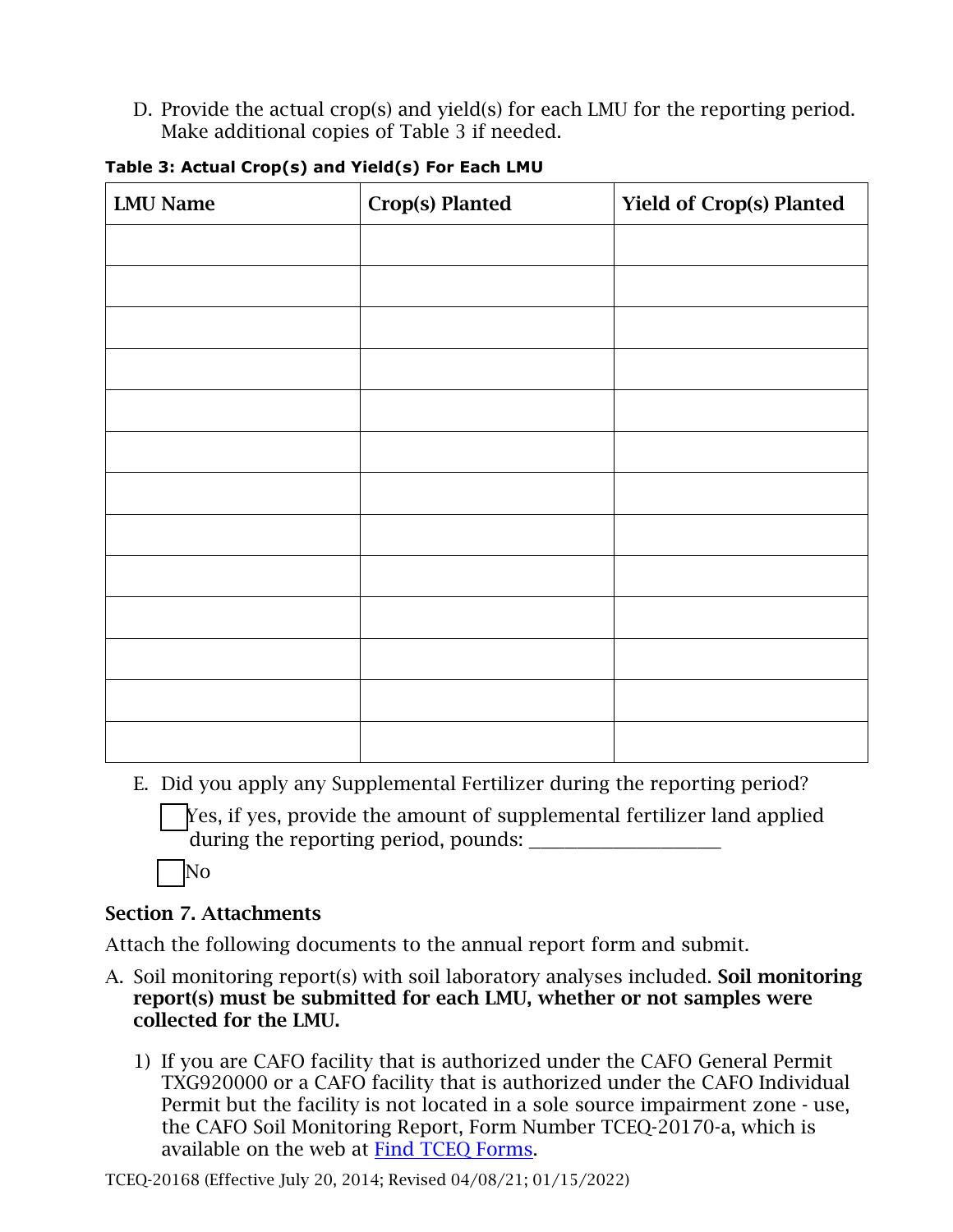- 2) If you are authorized under the CAFO individual permit and your facility is located in a sole source impairment zone - use the CAFO Soil Monitoring Report, Form Number TCEQ-20170-b, which is available on the web at [Find](https://www.tceq.texas.gov/publications/search_forms.html) [TCEQ Forms.](https://www.tceq.texas.gov/publications/search_forms.html)
- B. Manure and wastewater laboratory analyses included.
- C. Summary of discharges
- D. Groundwater monitoring results (if required).

## Section 8. Certification

I certify under penalty of law that this document and all attachments were prepared under my direct supervision in accordance with a system designed to assure that qualified personnel properly gather and evaluate the information submitted. Based on my inquiry of the person or persons who manage this system, or those persons directly responsible for gathering the information, the information submitted is, to the best of my knowledge and belief, true, accurate, and complete. I am aware that there are significant penalties for submitting false information, including the possibility of fine and imprisonment for knowing violations.

Title: \_\_\_\_\_\_\_\_\_\_\_\_\_\_\_\_\_\_\_\_\_\_\_\_\_\_\_\_\_\_\_\_\_\_\_

Signature: \_\_\_\_\_\_\_\_\_\_\_\_\_\_\_\_\_\_\_\_\_\_\_\_\_\_\_\_ Date: \_\_\_\_\_\_\_\_\_\_\_\_\_\_\_\_\_\_\_\_\_

## Section 9. Submitting This Form

A. Where: The original report must be submitted to:

TCEQ Enforcement Division (MC 224) P.O. Box 13087, Austin, Texas 78711

and a copy must be provided to:

The appropriate [TCEQ Regional Office.](https://www.tceq.texas.gov/agency/directory/region/reglist.html)

B. When: This form must be submitted by **March 31** of each year.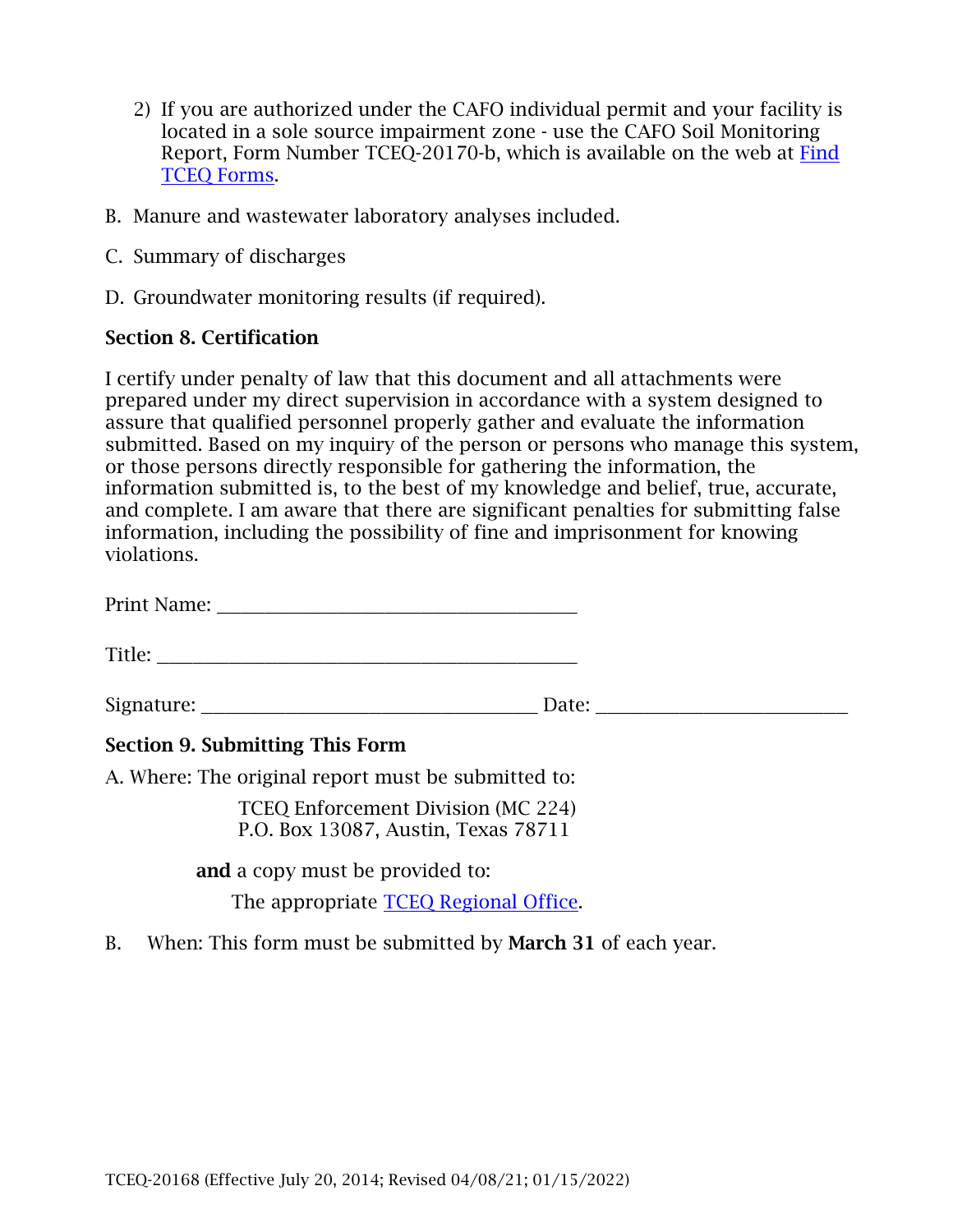#### Cover Letter

Texas Commission on Environmental Quality Office of Compliance and Enforcement, Enforcement Division (MC-224) P.O. Box 13087 Austin, Texas 78711-3087

Re: Concentrated Animal Feeding Operations Annual Report Transmittal

Facility Name: TPDES Permit Number:

Dear Team Leader:

\_\_\_\_\_\_\_\_\_\_\_\_\_\_\_\_\_\_\_

This letter serves to transmit the Year: \_\_\_\_ Annual Report for the subject CAFO facility.

A copy of this report has also been mailed to the TCEQ's regional office in **\_\_\_\_\_\_\_\_\_\_\_\_\_\_\_\_\_\_\_\_\_\_\_\_\_\_\_\_\_**, Техаз.

Sincerely,

Name: \_\_\_\_\_\_\_\_\_\_\_\_\_\_\_\_\_\_\_\_\_\_\_\_\_\_\_\_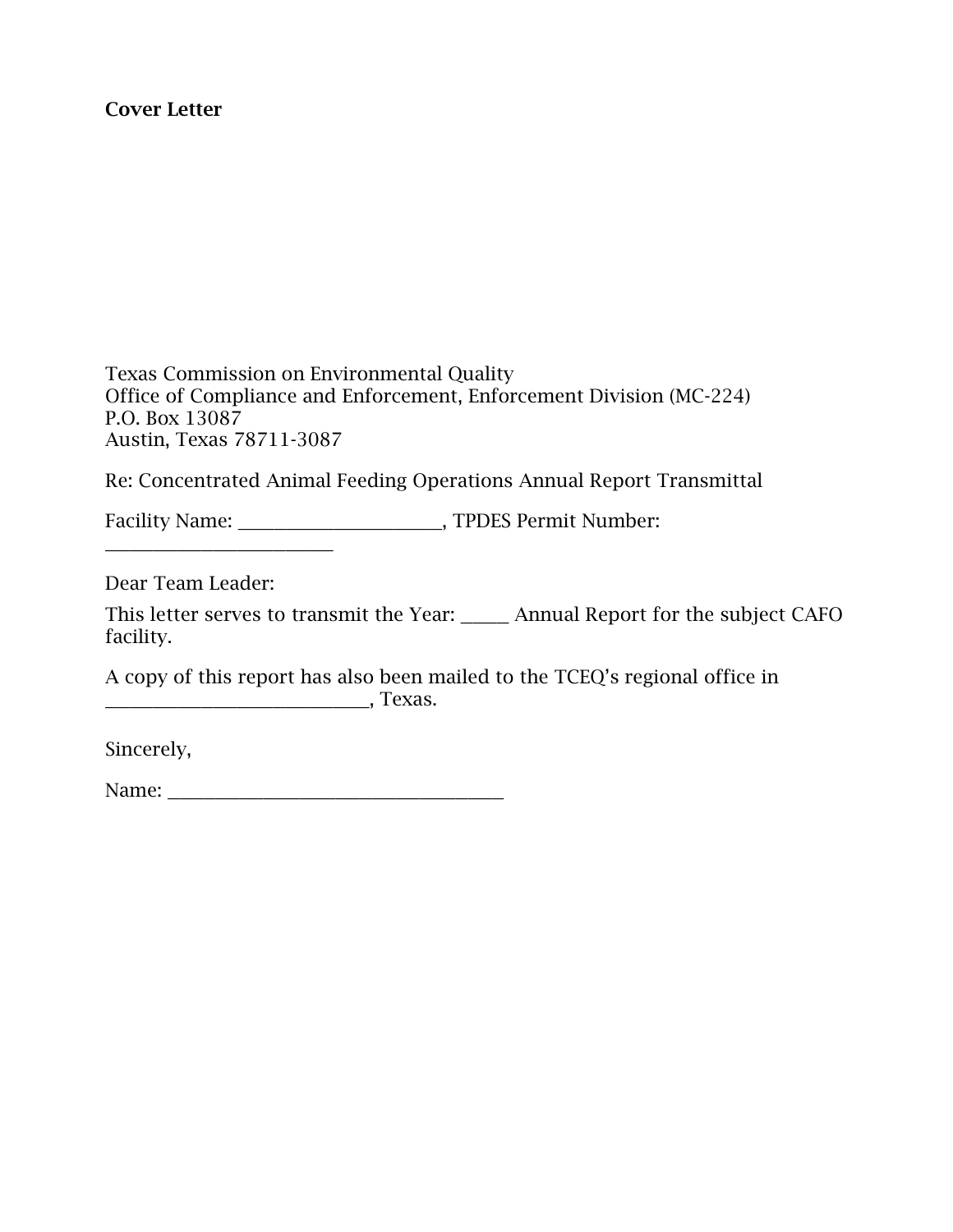## INSTRUCTIONS FOR TPDES CAFO ANNUAL REPORT FORM

## Section 1. General Information

Provide the following facility information:

- The reporting year
- The TCEQ assigned Authorization number. General permit numbers will begin with TXG92----- (example TXG920789) and individual permit numbers will begin with WQ000----000 (example WQ0005202000)
- The name of the CAFO owner(s) / operators and mailing address
- The name of the CAFO facility.

## Section 2. Type and Number of Animals

On Table 1, for each animal type, provide the maximum number of animals housed under roof and in open confinement at this facility during the 12 month period covered by this report. "Open confinement" refers to open lots and freestall barns. "Housed under roof" refers to dairy cattle milked, or animals maintained entirely in houses or barns (swine and poultry).

## Section 3. Manure, Sludge, and Wastewater Production

Provide the actual amount of manure, and wastewater that were generated at this facility in the 12-month period covered by this report.

### Section 4. Manure, Sludge, and Wastewater Transferred to Other Persons

Provide the amount of manure, litter, and wastewater that were transferred to other persons in the 12-month period covered by this report.

## Section 5 Nutrient Management Plan

A. Select a checkbox to indicate if the facility has implemented a nutrient management plan (NMP).

If the answer is yes, provide the date of the last revision of the NMP, and Select the checkbox to indicate that the NMP was developed and certified by a certified Nutrient Management Specialist

B. If the answer is no, provide the date when a NMP will be implemented by the CAFO.

## Section 6. Land Application of Manure, Sludge, and Wastewater

A. Provide the total number of acres of land that are managed by this facility's nutrient management plan. Include all land application acres covered by the nutrient management plan, whether or not they were used for land application during the 12-month period covered by this report. If a NMP has not been implemented, indicate not applicable (NA) in the blank space.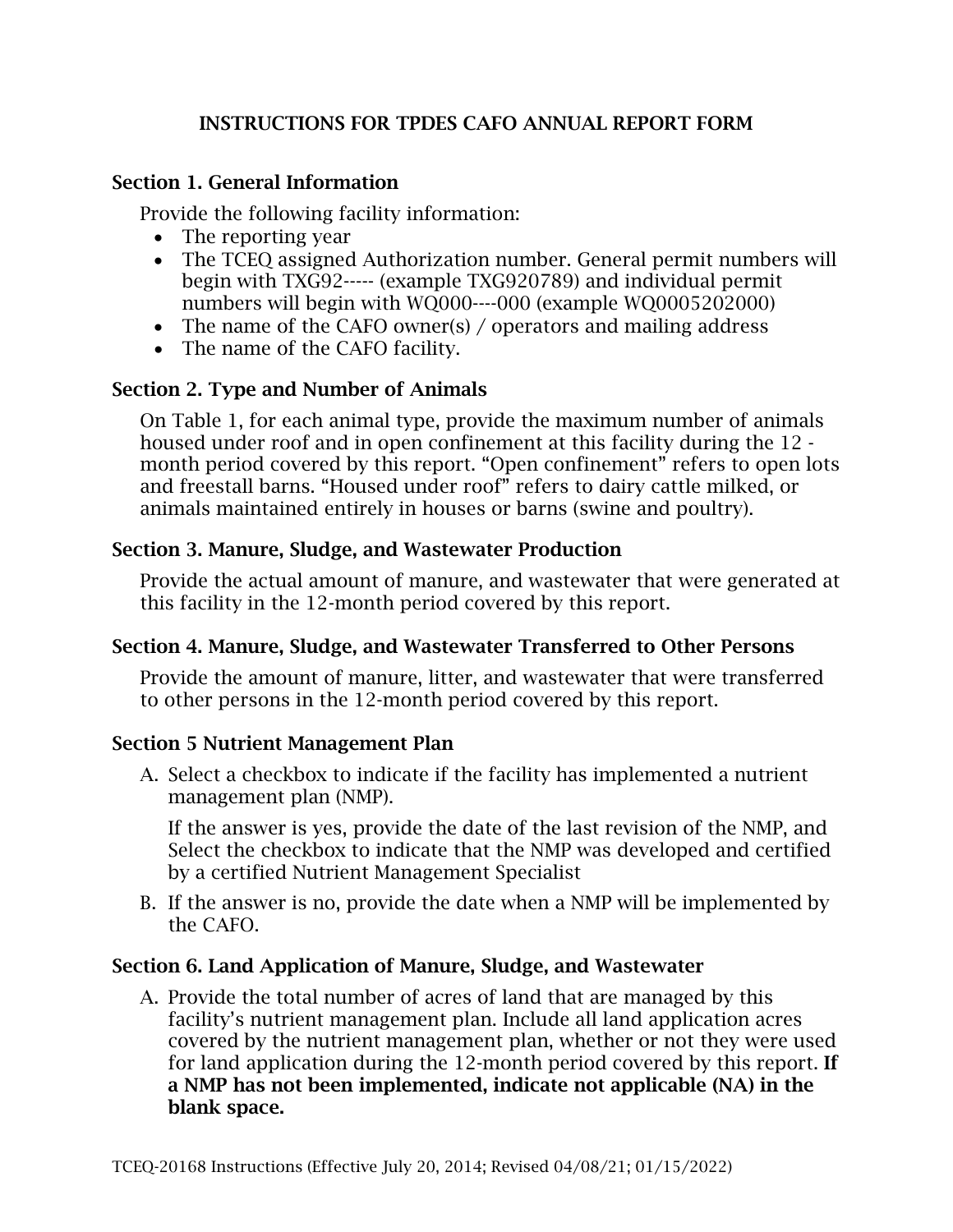- B. Provide the total number of acres used for land application of manure, sludge or wastewater during the 12-month period covered by this report. Include only land application areas that are under the control of this CAFO facility. If a NMP has not been implemented, indicate not applicable (NA) in the blank.
- C. On Table 2, provide the amount of manure, sludge and wastewater that was land applied to each land management unit (LMU) during the 12 month period covered by this report. All TPDES CAFOs must complete this item. Attach additional sheets, if needed.

## Section 7. Attachments

- A. Attach the annual soil analysis for each sample collected form the LMUs. The analysis shall be accompanied by the reporting forms prescribed by the executive director.
- B. Attach copies of all discharge notifications submitted during the 12 month period covered by this report. Notifications should include dates, times and approximate volume.
- C. Attach the groundwater monitoring results, if groundwater monitoring is required for your CAFO.

## Section 8. Certification

The certification must bear an original signature of a person meeting the signatory requirements specified in 30 Texas Administrative Code §305.44 (see below). The printed name and title of the person signing the form must be provided. Forms with stamped or copied signatures will not be accepted.

### IF YOU ARE A CORPORATION:

Any corporate representative may sign the annual report form so long as the authority to sign such a document has been delegated to that person in accordance with corporate procedures. By signing the form, you are certifying that such authority has been delegated to you. The TCEQ may request documentation evidencing such authority.

### IF YOU ARE A MUNICIPALITY OR OTHER GOVERNMENT ENTITY:

Only a ranking elected official or principal executive officer may sing the annual report form. Persons such as the City Mayor or County Commissioner will be considered ranking elected officials. In order to identify the principal executive officer of your government entity, it may be beneficial to consult you city charter, county or city ordinances, or the Texas statute(s) under which your government entity was formed. The signatory requirement may not be delegated to a government representative other than those identified in the regulation. By signing the form, you are certifying that you are either a ranking elected official or principal executive officer as required by administrative code. Documentation demonstrating